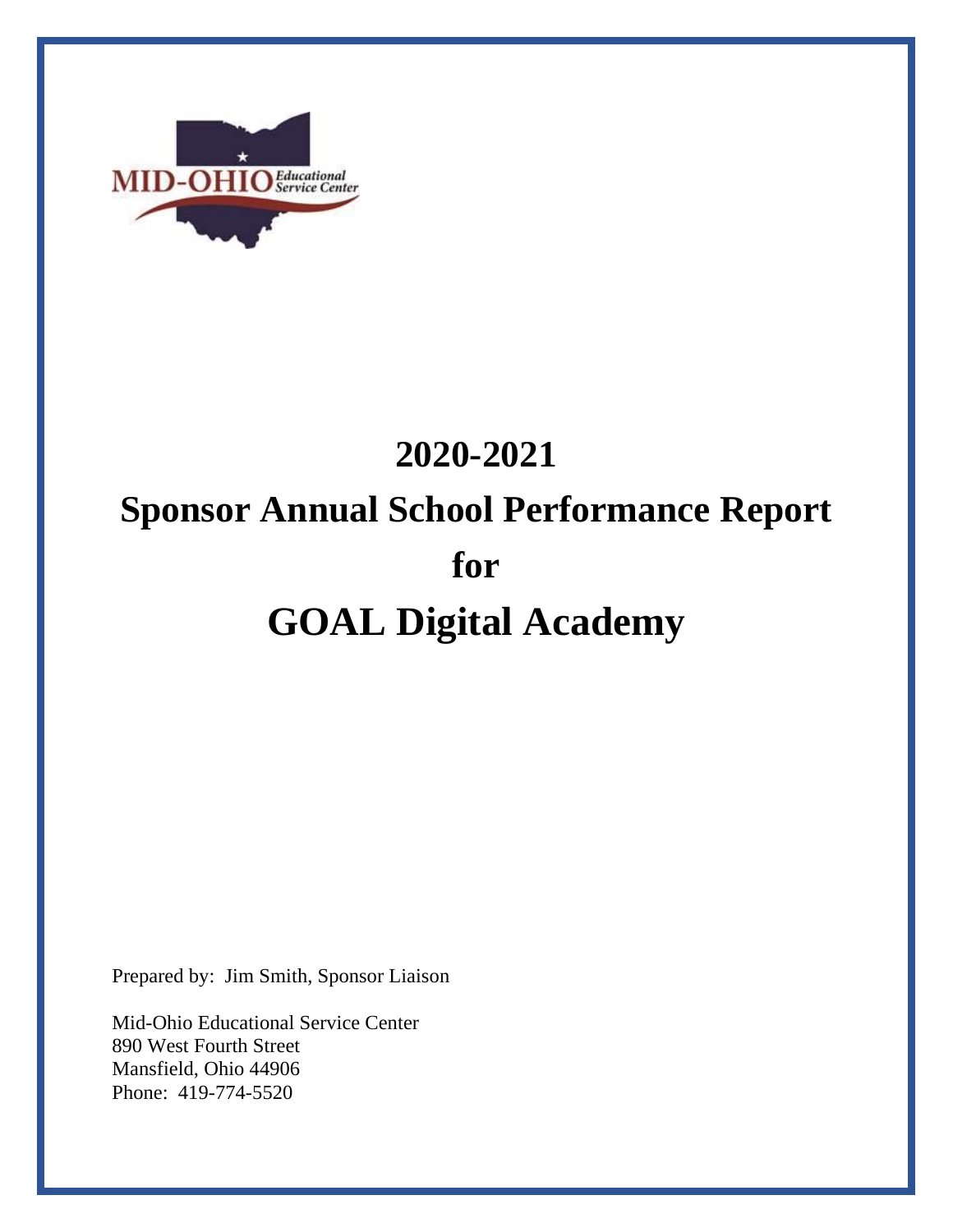

## **GOAL Digital Academy School Sponsor: Mid-Ohio Educational Service Center 2020-2021 Sponsor Annual Report**

### **Description of the School**

GOAL Digital Academy is a public online community school, serving students in grades K-12, with a curriculum written to the Ohio Academic Content Standards. GOAL Digital Academy takes pride in creating flexible and innovative individual educational plans that support their students as they work to achieve their educational goals.

GOAL Digital Academy offers an array of educational services and programs for its students. Special education services and intervention programs are provided, and small resource room hybrid courses are offered for all students who are on an Individualized Educational Plan (IEP).

Licensed teachers instruct GOAL Digital Academy's high school students, enabling them to earn an accredited high school diploma. Advanced placement courses and college credit are available. In addition to its standard curriculum, GOAL Digital Academy offers credit flexibility to its high school students. GOAL Digital Academy provides educational opportunities for students up to 21 years of age and up to 22 years of age when the student is on an IEP.

Licensed teachers instruct GOAL Digital Academy's elementary and middle school students (K-8), while parents provide support from home. GOAL Digital Academy's reading and math intervention programs help elementary and middle school students make multiple-year gains. Teachers act as partners with parents, who work with the students on a daily basis. Tutoring services at GOAL Digital Academy's learning labs are also available for all students.

There are seven physical locations/labs: Cardington, Delaware, Galion, Mansfield, Marion, Mt. Vernon, and Newark.

#### **Vision and Mission**

GOAL Digital Academy ignites students with the desire to achieve positive accomplishments, explore the world around them, and obtain a quality education.

Please consider this letter the fulfillment of the requirement of sponsors for community schools to submit the Sponsor Annual School Performance Report for the 2020-2021 school year.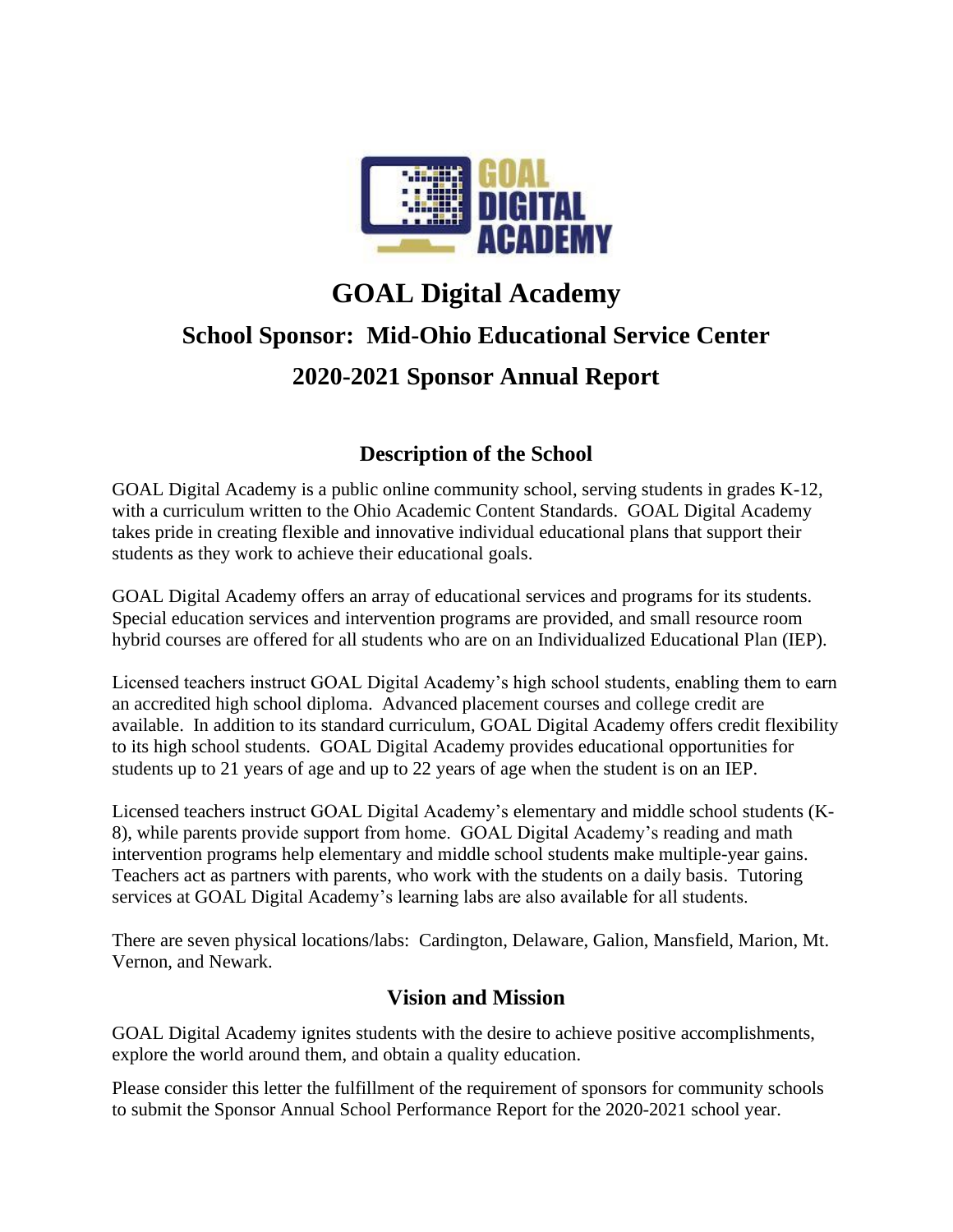Mid-Ohio Educational Service Center provides oversight to GOAL Digital Academy as its sponsor.

Mid-Ohio ESC has completed file reviews of the school operations and school compliance relating to statutory and contractual requirements, including the continual updating of information through Epicenter. A representative of Mid-Ohio ESC attends GOAL Digital Academy Governing Board of Directors meetings to disseminate helpful information and to provide technical assistance, as needed.

#### **GOAL Digital Academy (IRN-149047)**

Mid-Ohio ESC has indicated below whether GOAL Digital Academy Exceeds, Meets, or Did Not Meet the expected performance in the areas of Academic Performance, Fiscal Performance, and Organization and Operation. In the area of Legal Compliance, Mid-Ohio ESC is required to provide a rating of Meets or Did Not Meet.

Mid-Ohio ESC rates GOAL Digital Academy in these areas as follows:

#### *1. Academic Performance – Meets*

As an Ohio community school sponsor, Mid-Ohio Educational Service Center has a duty to monitor and provide oversight and technical assistance to all sponsored schools, which includes an assessment of each sponsored school's academic performance on an annual basis.

Due to the COVID-19 pandemic, the annual Ohio Department of Education's state report card for the 2020-2021 school year did not have grades or ratings per Ohio law. Largely because of the lack of academic data, Mid-Ohio ESC is using GOAL Digital Academy's mission goals and the academic data that was available from the state report card to determine last year's Academic Performance rating.

The following mission goals are included in the Performance Framework for GOAL Digital Academy (students are surveyed to obtain results):

- Students develop good work habits such as being responsible, on time, and disciplined
- Students develop values of hard work, honesty, and tolerance of others
- Students use technology to find, organize, and present information
- Students establish both personal and career goals and
- Would you recommend your school to others?

In each of the five mission goals, GOAL Digital Academy received an Exceeds Standards based on the criteria that 50% or more of the students "agree" or "strongly agree" with each statement (four ratings available: Exceeds Standards, Meets Standards, Approaching Standards, or Falls Far Below Standards).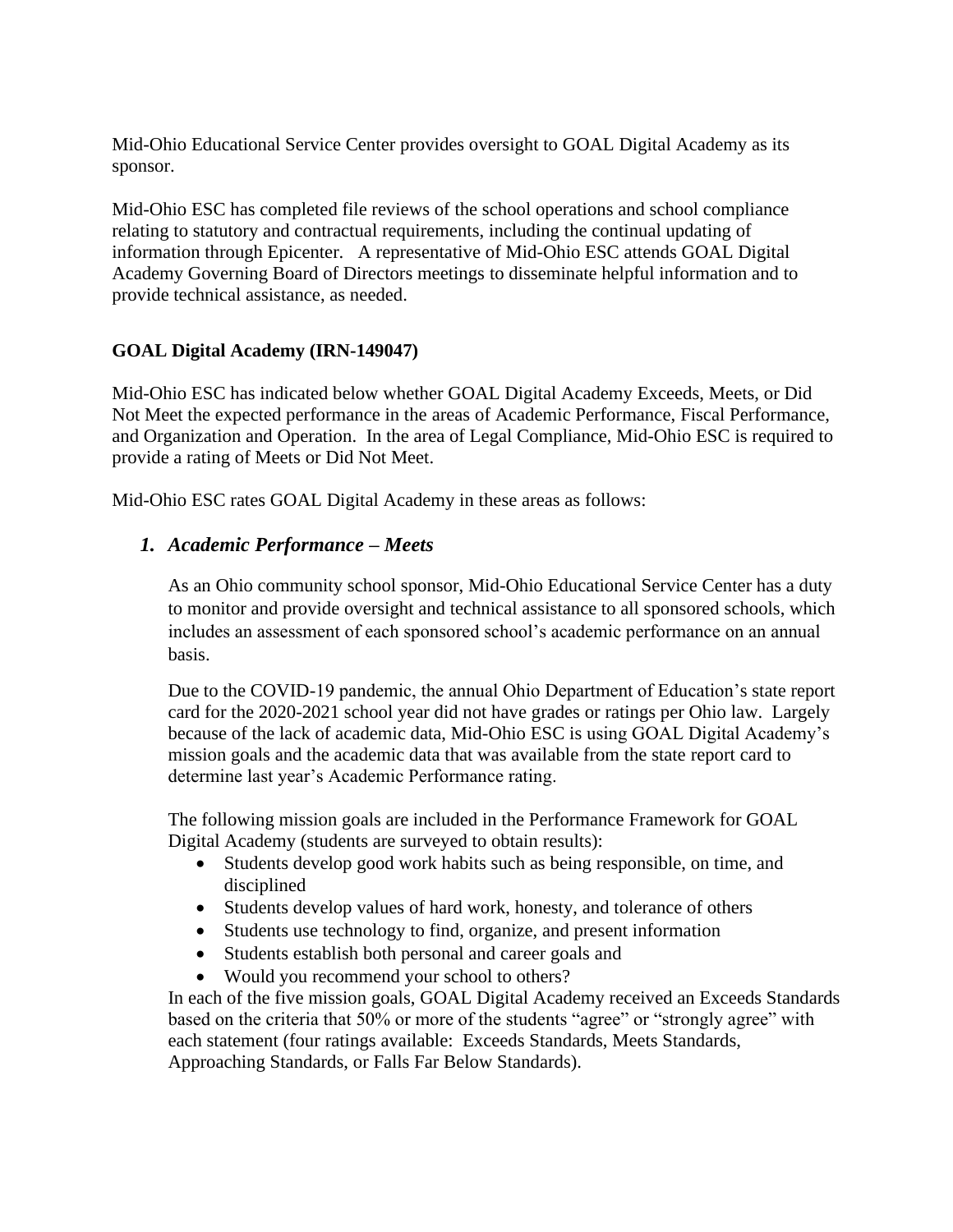One significant impact of the pandemic was an enrollment increase at GOAL Digital Academy especially among elementary school-aged students. This, though, caused GOAL Digital Academy to lose their dropout prevention and recovery report card designation because they no longer had a majority of students who were between the ages of 16 to 21. GOAL Digital Academy has applied for the Dropout Prevention and Recovery designation once again for the 2021-2022 school year. The school will be notified in January 2022 if they meet the requirements to receive the dropout prevention and recovery report card designation.

One of the measures or components reported on the 2020-2021 state report card that was not completely impacted by the coronavirus pandemic was the graduation rate. The Graduation Rate component looks at the percent of students who are successfully finishing high school with a diploma in four or five years. GOAL Digital Academy's 4- Year Graduation Rate of 40.8% and 5-Year Graduation Rate of 46.1% would have compared favorably to the 4-Year Graduation and 5-Year Graduation Rate average for Dropout Prevention and Recovery Schools of 29.8% and 35.2% respectively, but not favorably when compared to the state's 4-Year Graduation Rate of 87.2% and 5-Year Graduation Rate of 88.3%.

While the 2020-2021 state report card did not have grades or ratings, there were several academic highlights to which GOAL Digital Academy should be commended.

GOAL Digital Academy students participated in the first ever Summer Extended Learning Program, which was encouraged and supported by Governor Mike DeWine. Elementary students (grades 1-8) participated in an extension of the AIM course taken during the school year. AIM is an individualized reading and math course that provides each student with enrichment and intervention in his/her areas of strength/weakness. High school students were offered the opportunity to make up credit deficiencies in English, math, social studies, personal finance, health, physical education, and careers. Book Club activities were offered to all students as well. Each grade level received books to match their reading abilities and interests. Students read assigned sections and met virtually once a week to have group discussions and make connections to text. Over 60 students participated in the Summer Extended Learning Program.

The Class of 2021 earned 14 Industry Credentials, two in Digital Video using Adobe Premiere, two in Graphic Design and Illustration using Adobe Illustrator, one in CompTIA Network, one in CompTIA Security, and eight in State Tested Nursing Assistant. An industry-issued or recognized credential is a verification of a student's qualifications or competence and is one of three pathways for earning a high school diploma.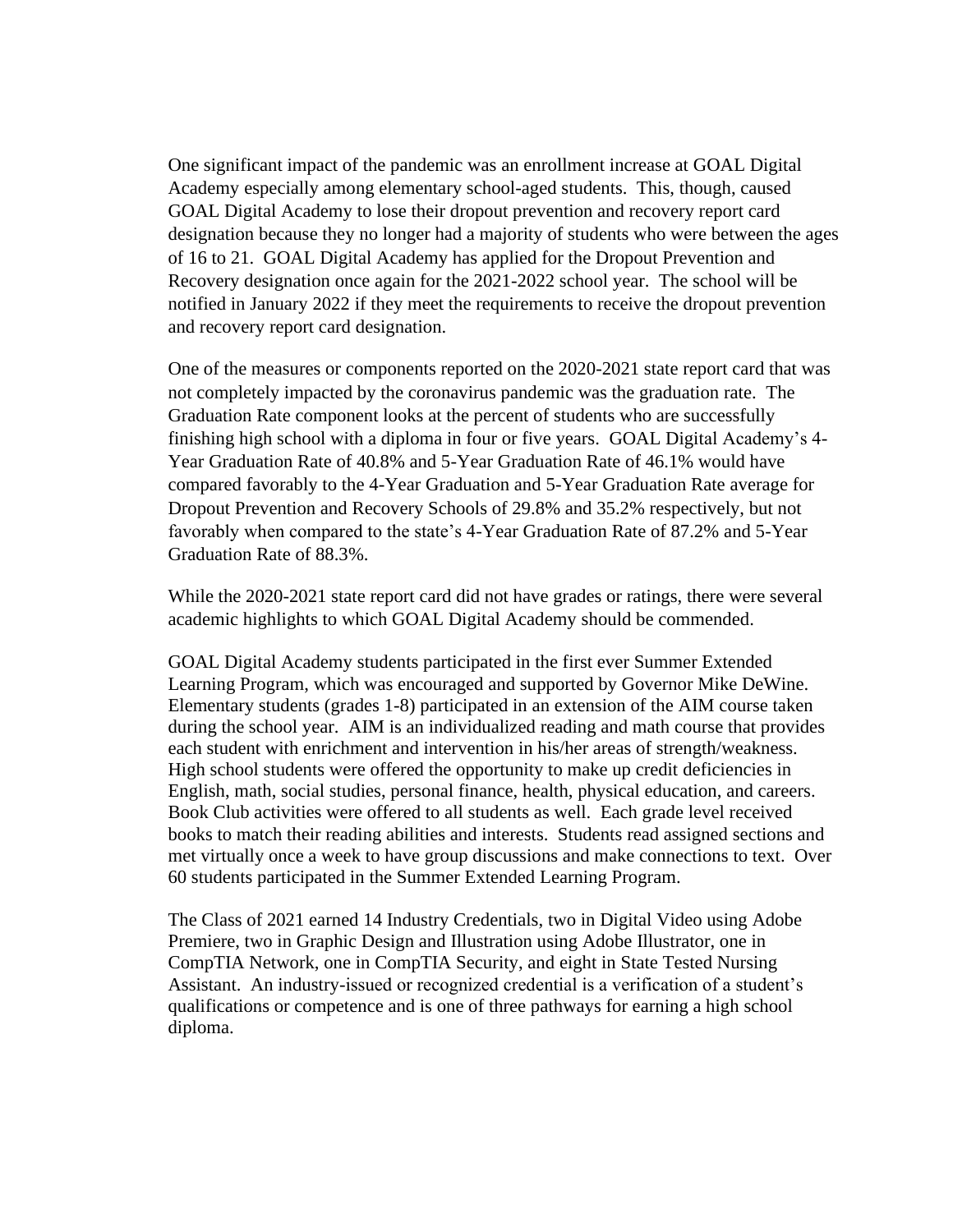#### *2. Fiscal Performance – Meets*

The fiscal office of Mid-Ohio ESC prides itself on being a critical component of the organization in support of the ESC's mission: "to lead education through collaboration, customization and creativity." High standards of performance are set on all services provided by Mid-Ohio ESC.

Fiscal performance is measured by solid work practices, accurate and timely financial reporting, sound internal controls, and accountability. As a sponsor of GOAL Digital Academy, Mid-Ohio ESC expects this same level of excellence in financial reporting and compliance from the school.

For the 2020-2021 school year, GOAL Digital Academy met the expected performance level for fiscal performance as follows:

**GOAL Digital Academy's Governing Board approved financial reports** – The GOAL Digital Academy's Governing Board of Directors approve all monthly financial reports.

> a. At each official meeting of the Board, the GOAL Digital Academy's treasurer provides current financial statements (budget vs. actual), a detailed check payment report and an updated 5-year forecast (when appropriate) for approval. All financial reports presented for the 2020- 2021 year were unanimously approved.

#### **Financial Performance for the 2020-2021 school year**

- b. Revenue
	- o Anticipated: \$5,983,908
	- o Actual: \$6,173,902
		- Variance: 3.2%
- c. Expenditures
	- o Anticipated: \$5,654,000
	- o Actual: \$5,666,067
		- Variance:  $<1\%$
- d. Liquidity/Ending Cash Balance:
	- $\circ$  June 30, 2021 = \$1,087,691
	- o Equivalent to 69 days of operation, falling within the state's standard of acceptable reserve of 60 to 90 days.

**Auditor of State audits** – GOAL Digital Academy has a history of receiving excellent audit reports, which illustrates strong evidence of sound internal controls and accountability. An unqualified opinion was issued for 2019-2020, including no citations or findings for recovery.

**Financial Oversight and Review** – A critical component of GOAL Digital Academy's financial stability and success can be attributed to its strong leadership. The school's superintendent and treasurer have many years of experience overseeing the school and its finances. Their knowledge and understanding of community school law and finance is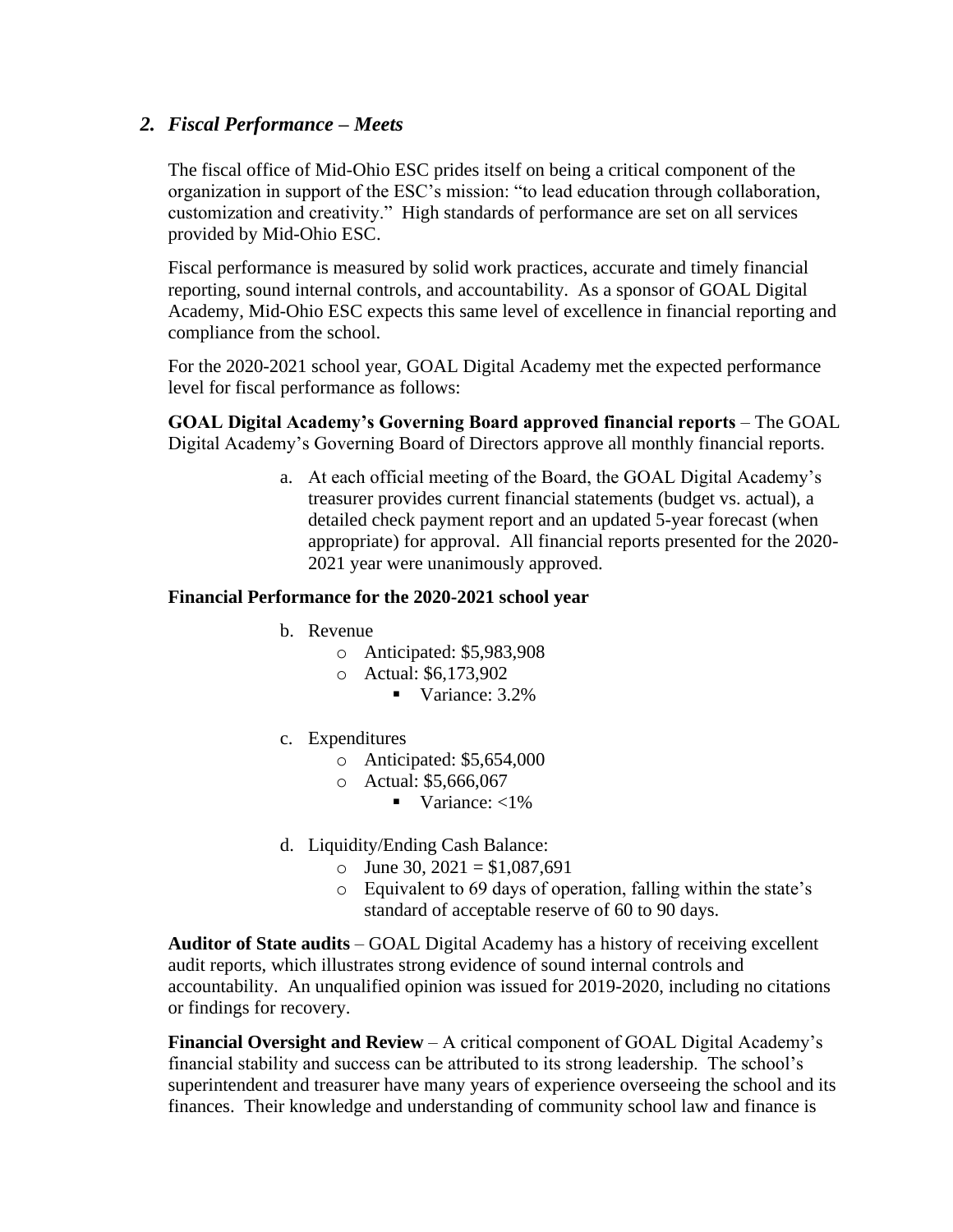thorough and current. GOAL Digital Academy experienced tremendous student growth during the 2020-2021 school year. Enrollment went from 680 FTE in the previous year to 769 FTE (+89). The increase in enrollments contributed to operating revenues far exceeding expectations, resulting in a net gain in general fund cash for 2020-2021 of \$507,835.

#### *3. Organization and Operation – Exceeds*

GOAL Digital Academy works with local and regional districts to enroll students who are behind normal matriculation and academic progress and who are considering leaving their home school district.

GOAL Digital Academy's priority is to support students with an educational plan designed to allow them to progress toward their educational goals and potential reenrollment in their home school district. Thus, there is significant movement of students who enroll and leave the program to return to their home school district or to other educational settings. In 2020-2021, 45.4% of students, who, because they moved into or out of the district, did not spend a majority of the year within the district.

GOAL Digital Academy in partnership with the sponsor follows the community school contract and exceeds compliance in all areas. GOAL Digital Academy Governing Board members have attended the Auditor of State training on Sunshine Laws, have completed paperwork for disclosure of conflicts of interest, and all have been fingerprinted. The Code of Regulations is followed in detail by the Governing Board of Directors for GOAL Digital Academy.

#### *4. Legal Compliance – Meets*

The Governing Board of Directors for GOAL Digital Academy meets regularly in oversight of the policies and procedures as implemented through the delivery of the educational services to students. The Board employs a treasurer who is knowledgeable of community school rules and responsibilities and provides appropriate reports to the Board for analysis and review. The Board also employs a superintendent who has expertise in the community school rules and regulations and monitors the delivery of service of the educational plan. As laws are enacted, GOAL Digital Academy and Mid-Ohio ESC monitor and implement all legal changes.

Mid-Ohio Educational Service Center's current Sponsorship Contract with GOAL Digital Academy is in effect from July 1, 2020, to June 30, 2025. Throughout the term of the contract, adjustments/modifications to the contract for GOAL Digital Academy will be made to reflect any major compliance changes that are enacted by the Board or to reflect any changes in law and rules in the state of Ohio that pertain to Community Schools.